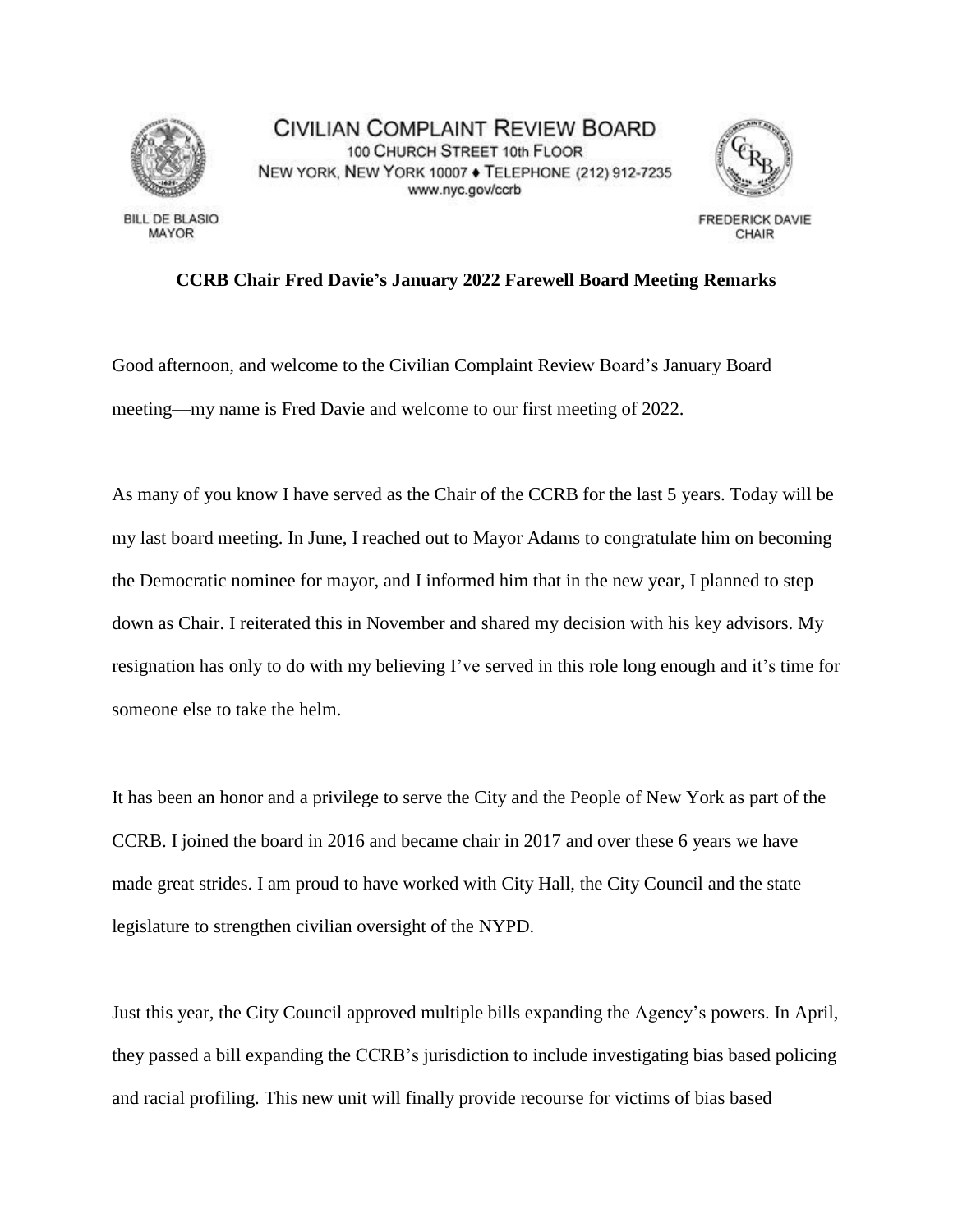policing, and is led by Darius Charney, one of the country's leading civil rights lawyers. Mr. Charney has long championed the fight against racial profiling in New York City, and I look forward to seeing him, and his new unit, continue fighting for justice for marginalized New Yorkers.

This expansion of the CCRB's jurisdiction happened shortly after the Board voted to adopt new rules, allowing the agency to investigate sexual misconduct and false official statements made by NYPD officers. While the police unions continue to fight theses expanded investigative powers, just two months ago, the State Supreme Court of New York upheld the CCRB's right to investigate these types of misconduct.

In November, the City Council passed another bill, granting the CCRB the power to self-initiate complaints. Council Member, and now Speaker, Adrienne Adams spearheaded the bill which finally shifts the burden of responsibility away from the victim and back onto the Agency. It also ensures that all misconduct can be addressed, whether or not there is a viable complainant who can bear the responsibility of that role.

These new powers of investigation are critical developments and I thank our partners and my fellow board members for their work in making them happen, however, in order for the CCRB to fully investigate these additional forms of misconduct, the Agency needs access to all records of police misconduct, including sealed records. Records are often sealed due to police misconduct and it is crucial that the CCRB be exempt from sealing statutes to properly address all misconduct.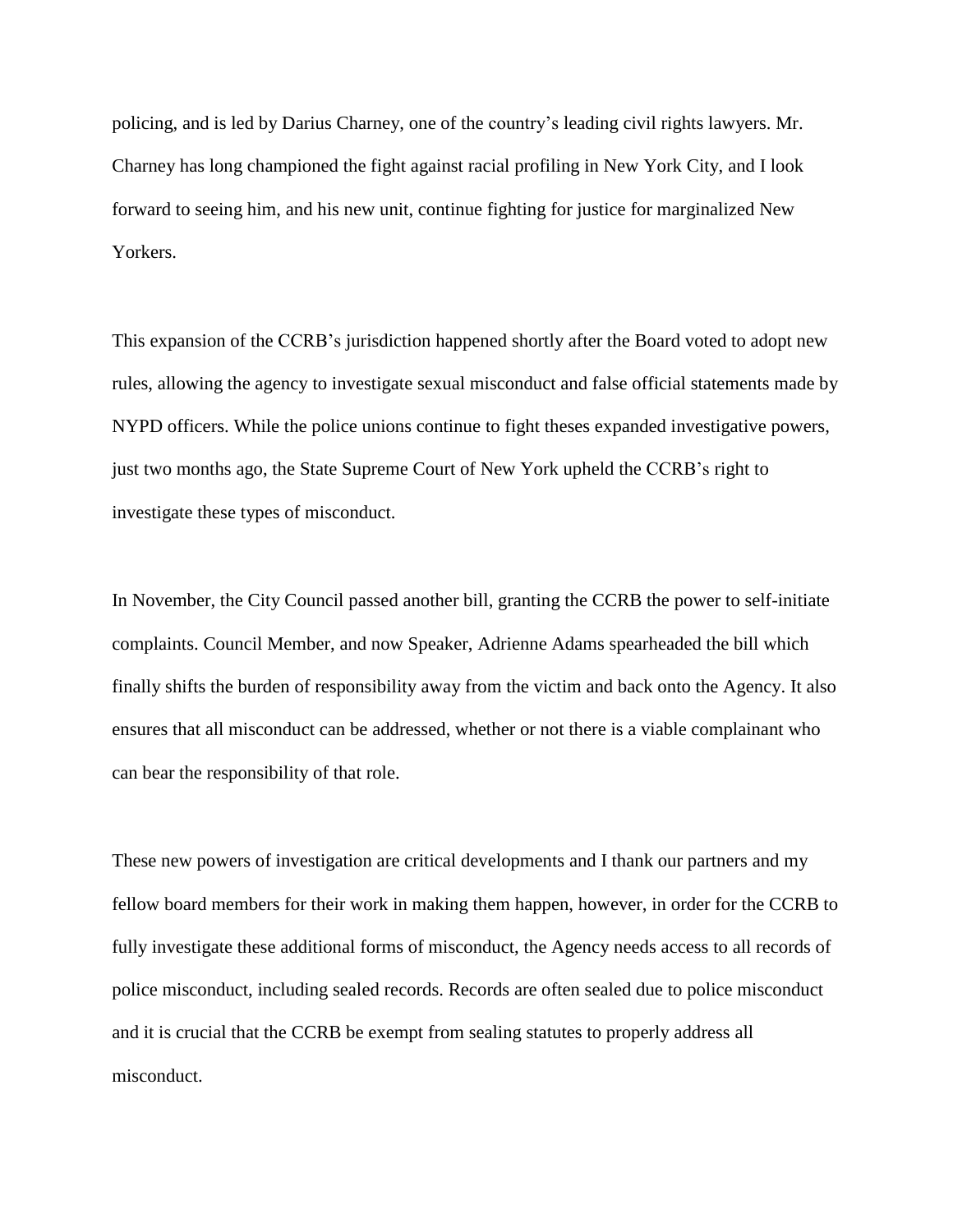In 2019, the City proved that for some New Yorkers, the CCRB is the only form of recourse after experiencing misconduct, even if that misconduct results in death. Daniel Pantaleo, the officer responsible for Eric Garner's death, was not held accountable for his actions until the CCRB took his case to trial. Thanks to the hard work of our investigators and the Administrative Prosecution Unit, the NYPD finally terminated Pantaleo, making New York City safer for everyone.

Strengthening the Agency throughout my tenure included enhancing services to civilians and expanding personnel. For instance, we created the Civilian Assistance Unit staffed by victims' advocates, licensed social workers, and trauma services professionals who provide free and confidential assistance.

We also started the Youth Advisory Council, made up of a group of young New Yorkers who are passionate about improving policing. Given young people are often victims of police misconduct, we wanted to ensure their voice is heard as the CCRB grows.

The CCRB also worked to increase transparency for all New Yorkers. In 2020, in response to years of organizing by advocates and the protests against police misconduct after the murder of George Floyd, New York State repealed Civil Rights Law Section 50(a). The CCRB immediately began working on a way to make the work we've done for so long available to the public. Immediately after the U.S. Second Circuit Court of Appeal's order lifted the court's stay on the City and the CCRB, the Agency released its officer history in a public database available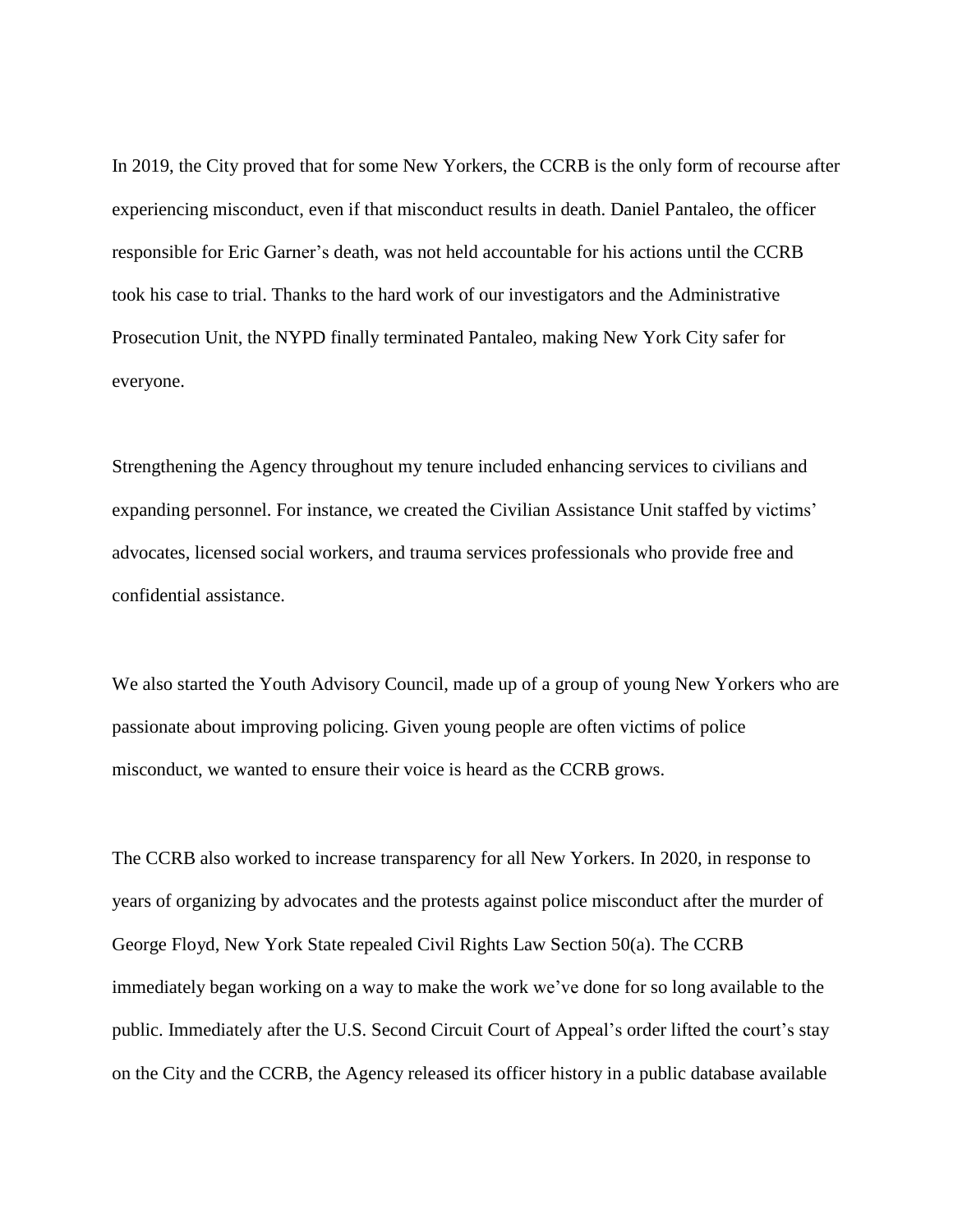on the CCRB website. The searchable database includes many details of the case including the Board disposition, the NYPD disposition, and the NYPD penalty imposed.

We started 2021 with hopeful signs of cooperation, such as signing the MOU on the Disciplinary Matrix with Commissioner Shea. When I joined the board, the Board only recommended that 10% of officers receive the most serious form of discipline, whereas now the Board recommends that 48% of the officers against whom it has substantiated misconduct receive charges. While this is a great success, the NYPD decisions this year have not always lived up to the MOU. The CCRB substantiated misconduct against 80 officers while investigating the Black Lives Matter Protests and of the 12 cases the NYPD closed, 9 received no discipline. In the last year, we saw non APU concurrence rates fall from 73% to 68% while APU cases only saw a concurrence rate of 27% in 2021.

However, these numbers don't account for several CCRB cases where the Department Advocate's Office is refusing to serve Charges. It is stated in the 2012 Memorandum of Understanding between the CCRB and the NYPD that, "Charges and Specifications shall promptly be drafted by CCRB and thereafter be served upon the subject officer by the DAO on behalf of the CCRB".

Recently, the DAO has refused to continue its duty to serve officers with CCRB charges in some cases. This recent development is extremely concerning and undermines the 2012 MOU. The CCRB hopes to work with Mayor Adams and the new administration to rectify this situation.